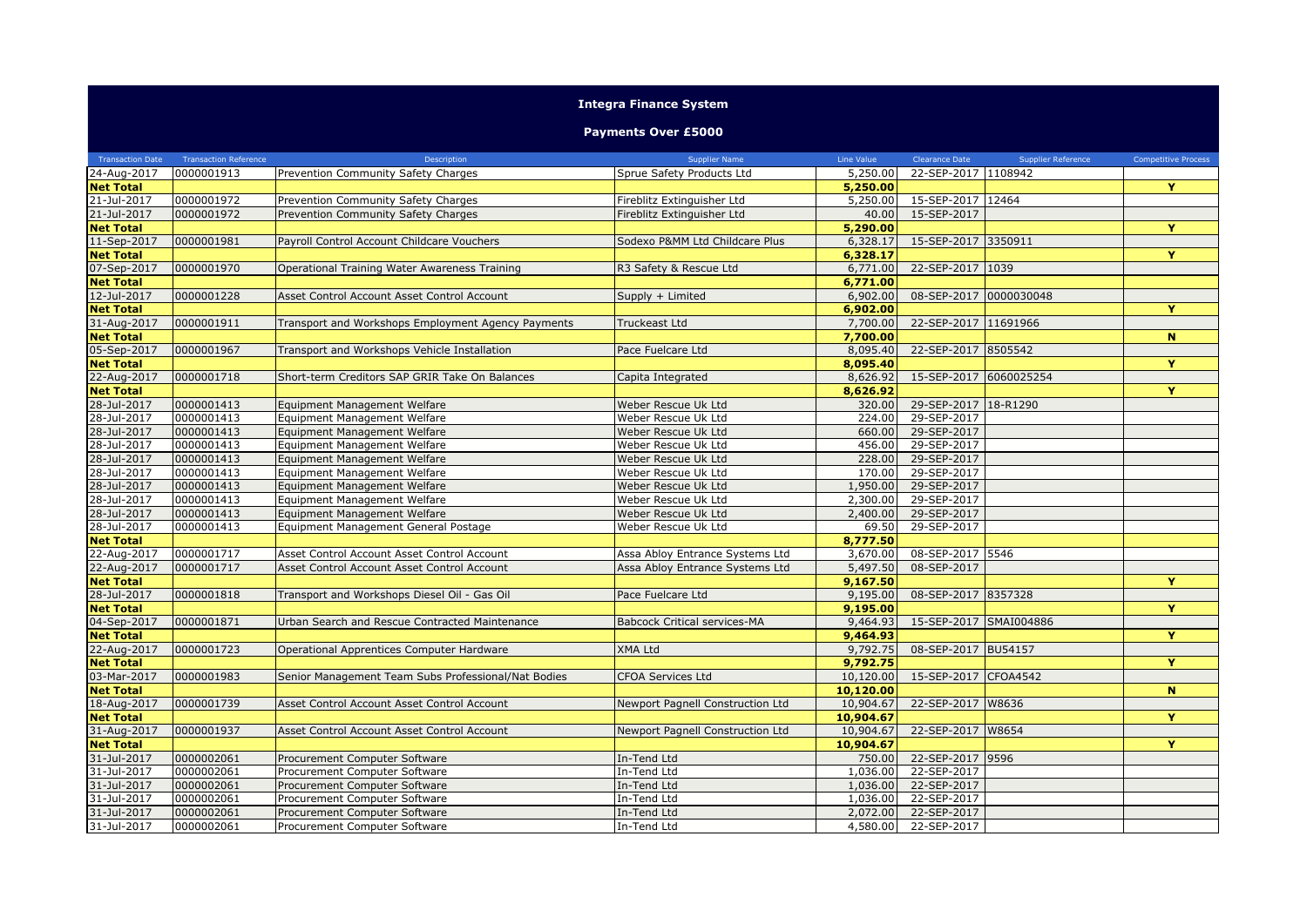| 31-Jul-2017      | 0000002061 | Procurement Computer Software                          | In-Tend Ltd                      | 398.00    | 22-SEP-2017            |                               |                         |
|------------------|------------|--------------------------------------------------------|----------------------------------|-----------|------------------------|-------------------------------|-------------------------|
| 31-Jul-2017      | 0000002061 | Procurement Computer Software                          | In-Tend Ltd                      | 147.50    | 22-SEP-2017            |                               |                         |
| 31-Jul-2017      | 0000002061 | Procurement Computer Software                          | In-Tend Ltd                      | 147.50    | 22-SEP-2017            |                               |                         |
| 31-Jul-2017      | 0000002061 | Procurement Computer Software                          | In-Tend Ltd                      | 147.50    | 22-SEP-2017            |                               |                         |
| <b>Net Total</b> |            |                                                        |                                  | 11,350.50 |                        |                               | Y                       |
| 30-Jun-2017      | 0000001770 | Protection Computer Software                           | Experian Ltd                     | 11,790.00 |                        | 01-SEP-2017 HEX43000612512    |                         |
| <b>Net Total</b> |            |                                                        |                                  | 11,790.00 |                        |                               | <b>EXEMPT</b>           |
| 07-Aug-2017      | 0000001491 | Asset Control Account Asset Control Account            | Supply + Limited                 | 13,990.00 | 08-SEP-2017 0000030347 |                               |                         |
| <b>Net Total</b> |            |                                                        |                                  | 13,990.00 |                        |                               | Y                       |
| 08-Sep-2017      | 0000001980 | Asset Control Account Asset Control Account            | Montagu Evans Llp                | 14,756.96 | 15-SEP-2017 VA180426   |                               |                         |
| <b>Net Total</b> |            |                                                        |                                  | 14,756.96 |                        |                               | $\overline{\mathbf{Y}}$ |
| 01-Sep-2017      | 0000001649 | Admin Buildings - Unit 7 Rents and Hire of Premises    | <b>WE BLACK LTD</b>              | 18,687.50 | 08-SEP-2017 1917A      |                               |                         |
| <b>Net Total</b> |            |                                                        |                                  | 18,687.50 |                        |                               | $\mathbf N$             |
| 16-Aug-2017      | 0000001629 | <b>ICT Main Communications</b>                         | Updata Infrastructure Uk         | 18,951.98 | 01-SEP-2017 6092009755 |                               |                         |
| <b>Net Total</b> |            |                                                        |                                  | 18,951.98 |                        |                               |                         |
| 31-Aug-2017      | 0000001917 | Payroll Control Account Payroll Control Account        | Buckinghamshire County Council   | 19,428.98 |                        | 15-SEP-2017 BMKFALGPSEESAUG17 |                         |
| <b>Net Total</b> |            |                                                        |                                  | 19,428.98 |                        |                               | N                       |
| 15-Sep-2017      | 0000002017 | Equipment Management Protective Clothing               | <b>Bristol Uniform Limited</b>   | 21,801.75 | 29-SEP-2017 3146013    |                               |                         |
| <b>Net Total</b> |            |                                                        |                                  | 21,801.75 |                        |                               | Y                       |
| 22-Aug-2017      | 0000001721 | <b>Staff Development Staff Training Fees</b>           | The Fire Service College Limited | 22,853.00 | 01-SEP-2017 810278     |                               |                         |
| <b>Net Total</b> |            |                                                        |                                  | 22,853.00 |                        |                               | Y                       |
|                  |            |                                                        |                                  | 27,855.00 |                        |                               |                         |
| 28-Aug-2017      | 0000001876 | Asset Control Account Asset Control Account            | <b>Emergency One</b>             |           | 29-SEP-2017 19675      |                               | Y                       |
| <b>Net Total</b> |            |                                                        |                                  | 27,855.00 |                        |                               |                         |
| 28-Aug-2017      | 0000001877 | Asset Control Account Asset Control Account            | <b>Emergency One</b>             | 27,855.00 | 29-SEP-2017 19674      |                               |                         |
| <b>Net Total</b> |            |                                                        |                                  | 27,855.00 |                        |                               | Y                       |
| 28-Aug-2017      | 0000001878 | Asset Control Account Asset Control Account            | <b>Emergency One</b>             | 27,855.00 | 29-SEP-2017 19673      |                               |                         |
| <b>Net Total</b> |            |                                                        |                                  | 27,855.00 |                        |                               | Y                       |
| 28-Aug-2017      | 0000001879 | Asset Control Account Asset Control Account            | <b>Emergency One</b>             | 27,855.00 | 29-SEP-2017 19672      |                               |                         |
| <b>Net Total</b> |            |                                                        |                                  | 27,855.00 |                        |                               | Y                       |
| 21-Aug-2017      | 0000001660 | Asset Control Account Asset Control Account            | Supply + Limited                 | 28,401.00 | 08-SEP-2017 0000030508 |                               |                         |
| <b>Net Total</b> |            |                                                        |                                  | 28,401.00 |                        |                               | Y                       |
| 07-Sep-2017      | 0000002022 | Gerrards Cross Fire Station Rents and Hire of Premises | London & Quadrant Housing Trust  | 10,289.76 | 29-SEP-2017 916076     |                               |                         |
| 07-Sep-2017      | 0000002022 | Gerrards Cross Fire Station Rents and Hire of Premises | London & Quadrant Housing Trust  | 10,289.76 | 29-SEP-2017            |                               |                         |
| 07-Sep-2017      | 0000002022 | Gerrards Cross Fire Station Rents and Hire of Premises | London & Quadrant Housing Trust  | 10,289.76 | 29-SEP-2017            |                               |                         |
| <b>Net Total</b> |            |                                                        |                                  | 30,869.28 |                        |                               | N                       |
| 28-Aug-2017      | 0000001872 | Asset Control Account Asset Control Account            | <b>Emergency One</b>             | 35,500.00 | 29-SEP-2017 19679      |                               |                         |
| <b>Net Total</b> |            |                                                        |                                  | 35,500.00 |                        |                               | Y                       |
| 28-Aug-2017      | 0000001873 | Asset Control Account Asset Control Account            | <b>Emergency One</b>             | 35,500.00 | 29-SEP-2017 19678      |                               |                         |
| <b>Net Total</b> |            |                                                        |                                  | 35,500.00 |                        |                               | Y                       |
| 28-Aug-2017      | 0000001874 | Asset Control Account Asset Control Account            | <b>Emergency One</b>             | 35,500.00 | 29-SEP-2017 19677      |                               |                         |
| <b>Net Total</b> |            |                                                        |                                  | 35,500.00 |                        |                               | Y                       |
| 28-Aug-2017      | 0000001875 | Asset Control Account Asset Control Account            | <b>Emergency One</b>             | 35,500.00 | 29-SEP-2017 19676      |                               |                         |
| <b>Net Total</b> |            |                                                        |                                  | 35,500.00 |                        |                               | Y                       |
| 24-Aug-2017      | 0000001821 | Response Support Agency Services                       | London Fire & Emergency Pa       | 36,186.00 | 08-SEP-2017 IN045006   |                               |                         |
| <b>Net Total</b> |            |                                                        |                                  | 36,186.00 |                        |                               | N.                      |
| 22-Aug-2017      | 0000001698 | Short-term Creditors SAP GRIR Take On Balances         | Capita Integrated                | 39,036.85 | 15-SEP-2017 6060025251 |                               |                         |
| <b>Net Total</b> |            |                                                        |                                  | 39,036.85 |                        |                               | Y                       |
| 28-Jun-2017      | 0000000935 | Asset Control Account Asset Control Account            | WH Bence Coachworks Ltd          | 39,330.00 | 15-SEP-2017 15425      |                               |                         |
| <b>Net Total</b> |            |                                                        |                                  | 39,330.00 |                        |                               | Y                       |
| 28-Jul-2017      | 0000001461 | Asset Control Account Asset Control Account            | WH Bence Coachworks Ltd          | 39,330.00 | 15-SEP-2017 15508      |                               |                         |
| <b>Net Total</b> |            |                                                        |                                  | 39,330.00 |                        |                               | Y                       |
| 13-Sep-2017      | 0000001998 | Operational Apprentices Agency Services                | <b>Encompass Select Limited</b>  | 1,475.05  | 22-SEP-2017 1055       |                               |                         |
| 13-Sep-2017      | 0000001998 | <b>Operational Apprentices Agency Services</b>         | <b>Encompass Select Limited</b>  | 1,642.45  | 22-SEP-2017            |                               |                         |
|                  | 0000001998 |                                                        |                                  | 1,281.69  | 22-SEP-2017            |                               |                         |
| 13-Sep-2017      |            | <b>Operational Apprentices Agency Services</b>         | <b>Encompass Select Limited</b>  |           |                        |                               |                         |
| 13-Sep-2017      | 0000001998 | Operational Apprentices Agency Services                | <b>Encompass Select Limited</b>  | 42,646.03 | 22-SEP-2017            |                               |                         |